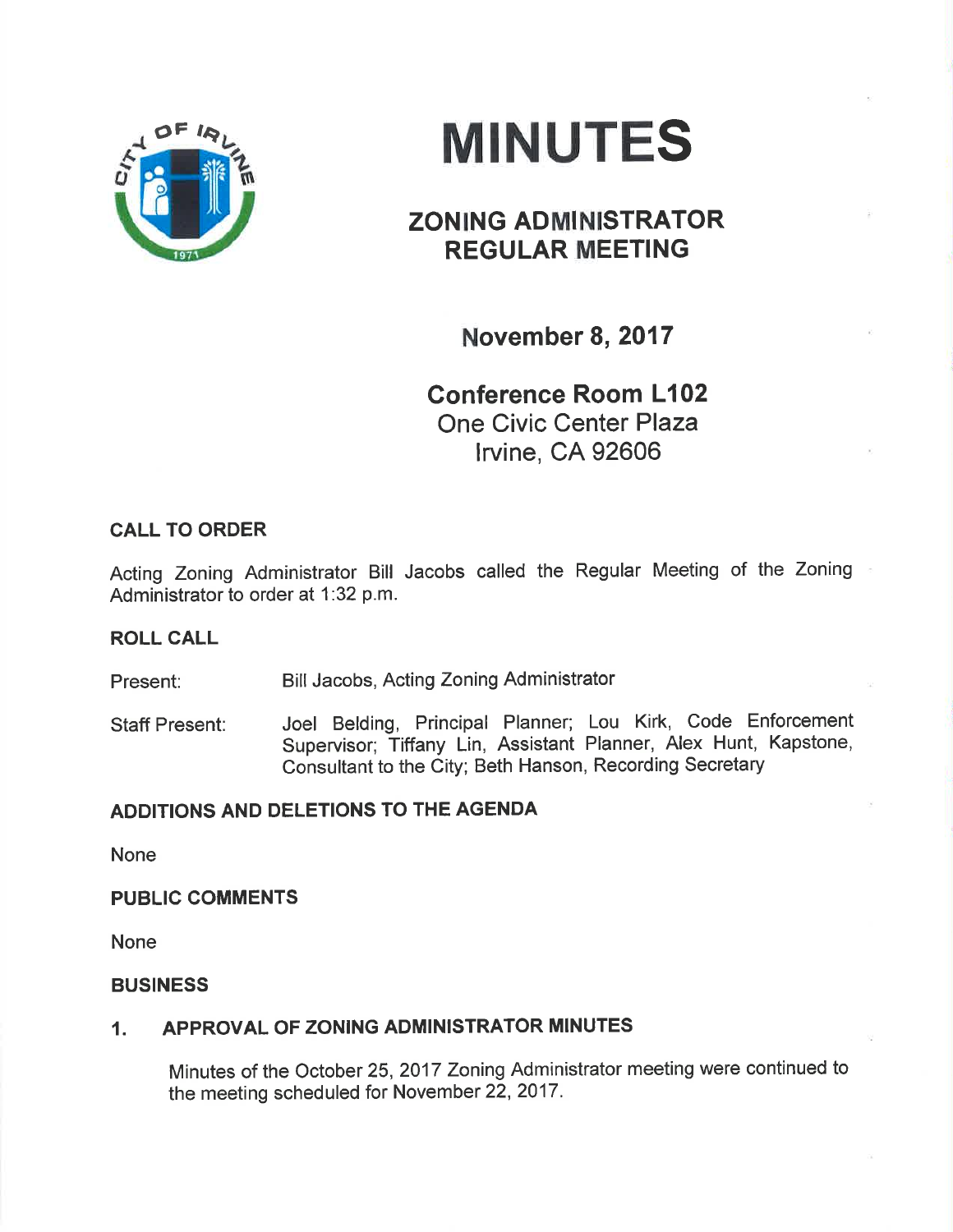#### PUBLIC HEARINGS

#### $2<sub>n</sub>$ CONDITIONAL USE PERMIT (00699930-PCPM) TO ALLOW THREE MANUFACÏURED STRUCTURES FOR UP TO FIVE YEARS LOCATED AT 15835 HARVARD AVENUE IN PLANNING AREA 38 (WESTPARK II)

Acting Zoning Administer Jacobs reopened the public hearing at 1:32 p.m

Continued to a date uncertain

#### 3. SIGN PROGRAM MODIFICATION (00721900-PSS) WITH ADMINISTRATIVE RELIEF FOR THE ROYCE APARTMENTS AT PARK PLACE IN THE IRVINE **BUSINESS COMPLEX (PLANNING AREA 36)**

Acting Zoning Administrator Jaoobs opened the public hearing at 1:34 p.m

Alex Hunt, Kapstone, presented the staff report

Acting Zoning Administrator Jacobs closed the public hearing at 1:36 p.m

ACTION: Acting Zoning Administrator Jacobs Adopted RESOLUTION NO. 17- 1394, A RESOLUTION OF THE ZONING ADMINISTRATOR OF THE CITY OF IRVINE, CALIFORNIA, APPROVING SIGN PROGRAM MODIFICATION OO7219OO-PSS WITH ADMINISTRATIVE RELIEF FOR THE ROYCE APARTMENTS, LOCATED AT 3301 MICHELSON DRIVE IN THE IRVINE BUSINESS COMPLEX (PLANNINc AREA 36); FILED BY JL HARE ASSOCIATES ON BEHALF OF VILLAGE AT PARK PLACE LP

#### 4. SIGN PROGRAM (00718520-PSS) WITH ADMINISTRATIVE RELIEF FOR HYATT HOUSE EXTENDED STAY HOTEL IN THE IRVINE BUSINESS GoMPLEX (PLANN|NG AREA 36)

Acting Zoning Administrator Jacobs opened the public hearing at 1:36 p.m.

Alex Hunt, Kapstone, presented the staff report

Karla Alvarez, Swain Sign lnc, noted this request was made as an adjacent parking structure would obstruct the visibility of a second sign without ad ministrative relief.

Acting Zoning Administrator Jacobs closed the public hearing at 1:40 p.m

AGTION: Acting Zoning Administrator Jacobs adopted RESOLUTION NO. 17- 1395, A RESOLUTION OF THE ZONING ADMINISTRATOR OF THE CITY OF IRVINE, CALIFORNIA, APPROVING SIGN PROGRAM 00718520-PSS WITH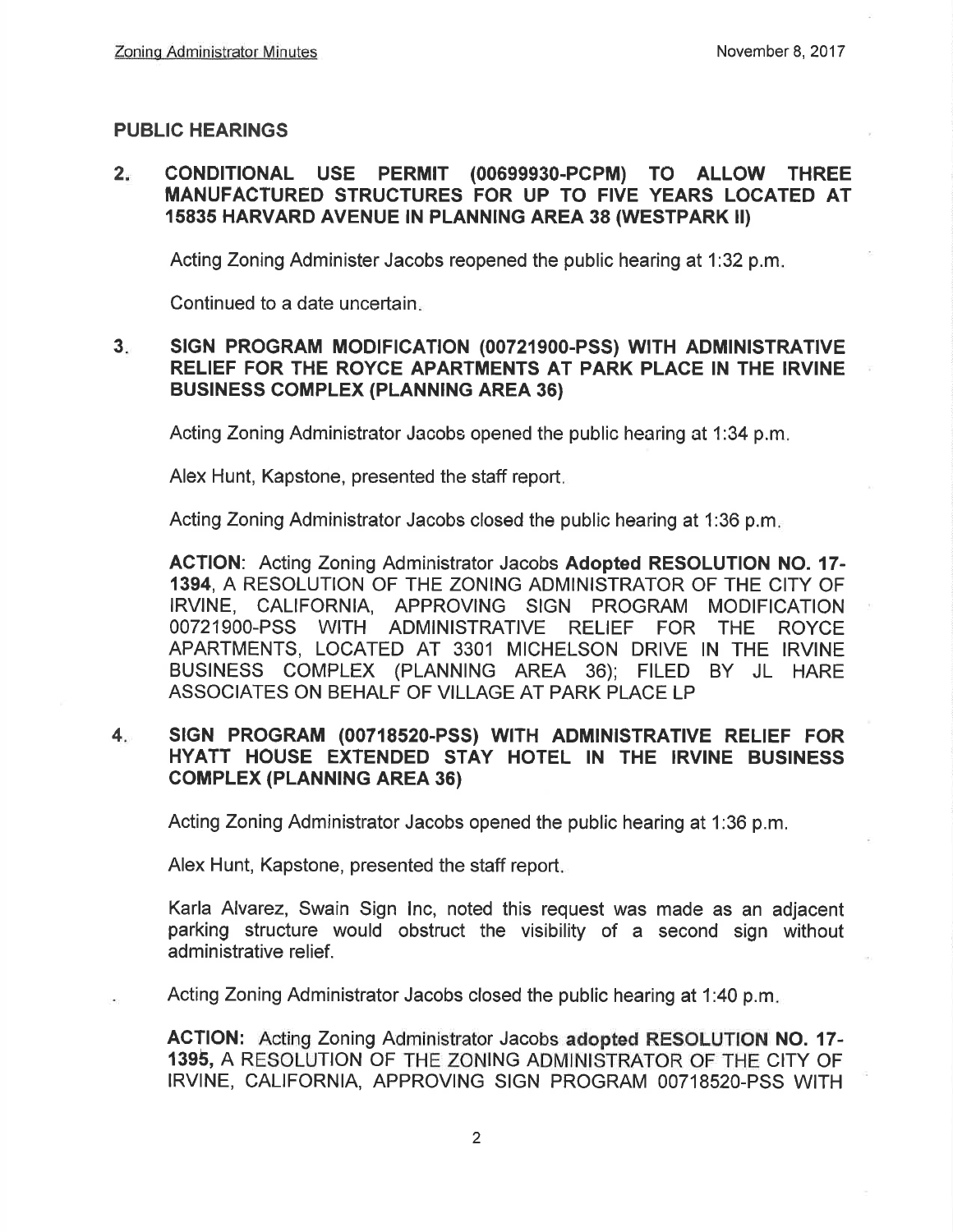ADMINISTRATIVE RELIEF FOR HYATT HOUSE EXTENDED STAY HOTEL LOCATED AT 2320 NORTH MAIN STREET IN THE IRVINE BUSINESS COMPLEX (PLANNING AREA 36); FILED BY SWAIN SIGN lNC. ON BEHALF OF H.E. IRVINE, LLC

5 APPEAL OF ADMINISTRATIVE CITATION NOS. 3435 AND 3444 ISSUED ON AUGUST 16,2017, AND AUGUST 23,2017, FOR VIOLATION OF SECTIONS OF THE CITY OF IRVINE ZONING CODE PERTAINING TO THE UNLAWFUL OPERATION OF A HOTEL/MOTEL USE WITH TRANSIENT OCCUPANCY AT 5 E. TRENTON, A SINGLE FAMILY RESIDENCE

Acting Zoning Administrator Jacobs opened the public hearing at 1:41.

Lou Kirk, Code Enforcement Supervisor, presented the staff report.

The following spoke on the item:

Brian Shear, Becker Law Group Scott Couchman Hoan Vu John Ernest Thomas Sutherland Kamaran Nouri Victoria Davis

Acting Zoning Administrator Jacobs closed the public hearing at 2:28 p.m.

AGTION: Acting Zoning Administrator Jacobs adopted ADMINISTRATIVE ORDER NO. 17.010 - AN ADMINISTRATIVE ORDER OF THE HEARING OFFICER FINDING IN FAVOR OF THE CITY OF IRVINE, CALIFORNIA; UPHOLDING ADMINISTRATIVE CITATION NOS. 3435 AND 3444 FOR THE UNLAWFUL OPERATION OF A HOTEUMOTEL USE WITH TRANSIENT OCCUPANCY AT THE SINGLE FAMILY RESIDENCE LOCATED AT 5 E. TRENTON lN THE CITY OF IRVINE; AND CONFIRMING THE ATTACHED FINE ASSESSMENTS IN THE AMOUNT OF \$7OO AND RELATED ADMINISTRATIVE FEES IN THE AMOUNT OF \$2400

#### ADJOURNMENT

Acting Zoning Administrator Jacobs adjourned the meeting at 2:31 p.m. to the Regular Meeting on November 22,2017, at 1:30 p.m., lrvine Civic Center, Conference Room L102, One Civic Center Plaza, Irvine, California.

Bill Jacobs Acting Zoning Administrator

 $11/22/17$  $\overline{\text{Date}}$